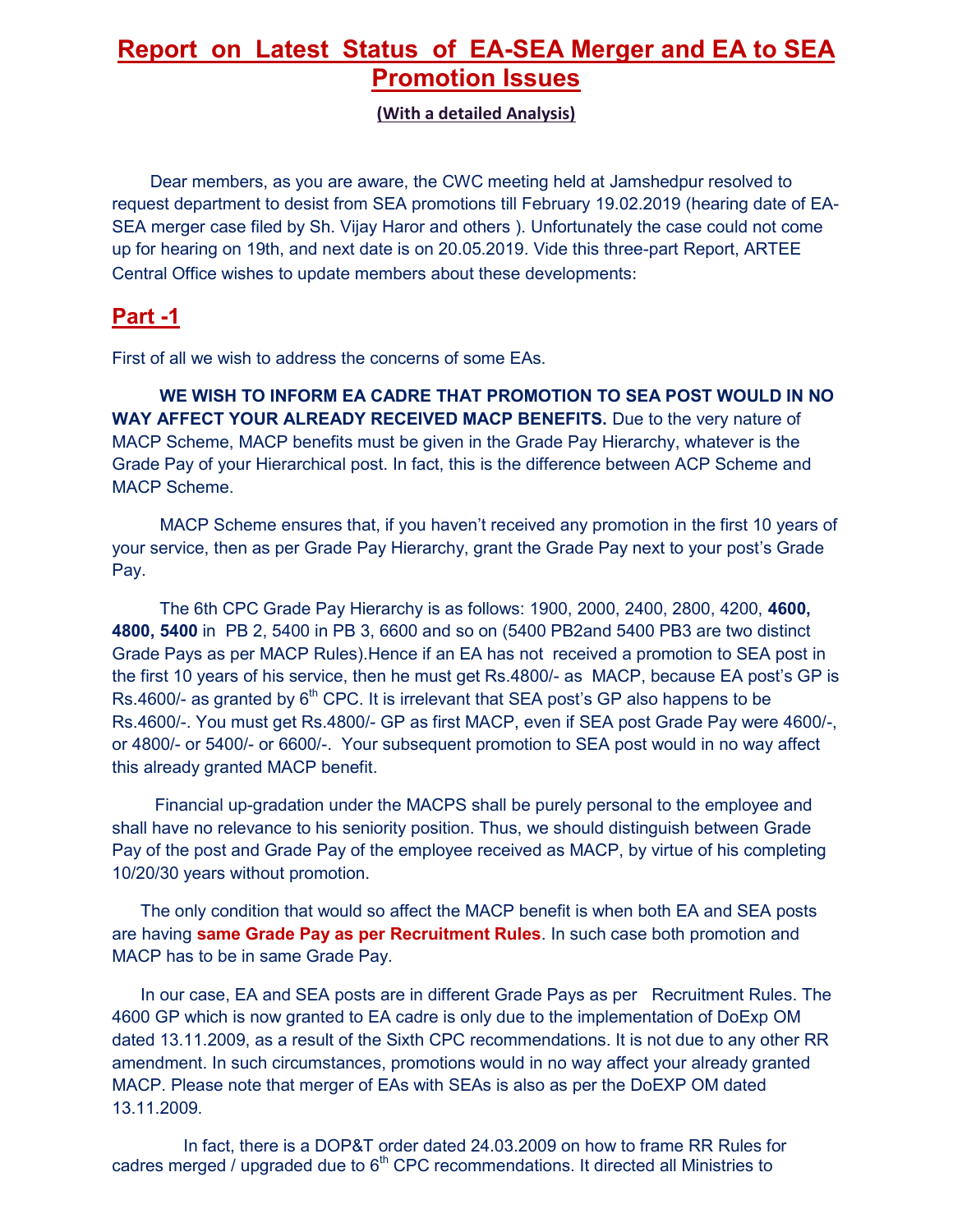complete theformalities within 6 months. If our department could not do it even after 10 years, it is hardly our fault and it cannot be seen as a reason to treat EA and SEA as separate cadre with same GP for the purpose of MACP.There exist clear DoPT guidelines to neglect promotions and up-gradations granted to the merged cadres. As you are ware, in 2010, DGAIR issued Order to extend MACP benefit of 4800 &5400 GP to SEAs on this basis only.

 By granting Rs.4600/- GP to EA cadre, DG-AIR implemented DoExp OM dated 13.11.2009 only partially. The other part of the DoExp OM which instructs to merge the two cadres has not been implemented. The relevant Recruitment Rules have not been amended.

 Para 5 and Para 8 of the Annexure -1 of the MACP Order dated 19.05.2009 are very clear in this matter. In present case, only Para 5 is applicable, which states:*"Promotions earned ….. in the past to those grades which now carry the same grade pay due to up-gradations of posts recommended by the Sixth Pay Commission shall be ignored for the purpose of granting up-gradations under Modified ACPS"*. EA post Grade Pay was upgraded to 4600/ only due to 6th CPC recommendations.

 Para 8 (which states that Promotions earned in the post carrying same grade pay in the promotional hierarchy *as per recruitment rules* shall be counted for the purpose of MACPS) is not at all applicable in our case because EA and SEA grade pay is not same as per the extant Recruitment Rules.

 There are judgments by Hon. Supreme Court & High Court reinforcing the rule that MACP must be granted in the Grade Pay hierarchy, whatever be the GP of promotional post - be it the same as feeder post, same as the next GP in the GP hierarchy or more than the next GP in the GP hierarchy. We refer the members to three such judgments:

i) WPC 5146/2012, UoI Vs Delhi Nurses Union in Hon. Delhi HC (an SLP by Govt against this Order was dismissed by Hon. SC on 04.03.2013)

ii) WPC 9266/2015, NCT Delhi Vs S.K. Saraswat in Hon. Delhi HC. This judgment upheld a CAT PB Order that gave MACP in 8700 GP to the applicants, Principals in Delhi State Government Schools (carrying a GP of RS.7600/-), even though the promotion post( Deputy Director of Education ) also carries same 7600gp. This is a very encouraging judgment, that beautifully described how MACP tried to overcome the shortcomings of ACP and how, in MACP Scheme, the next grade pay in the grade pay hierarchy MUST be given as next MACP, IRRESPECTIVE of the grade pay of the promotion post.

iii) OA 1031/2015, Satya Maya Singh Vs UoI, in Hon. CAT PB

 If the department had felt that our 4800GP as first MACP was wrong (due to Para 8), it would have withdrawn it a long time ago. Because they knew that it was given to us as a Pay Commission recommendation (para 5) they did not do any such thing.

 By the way, PAOs have no objection for such so called up-gradations granted by Pay Commissions. They are ignoring such upgradation while counting the total number of upgradations for MACP reckoning. They are treating only those higher scales granted by the department apart from those granted by Pay Commissions as up-gradation for the purpose of MACP. For example, as per them, 25/02/99 scales are an up-gradation, because as per the DoPT clarification they are apart from the scales recommended by  $5<sup>th</sup>$  CPC. MIB ruling on 25/02/99 Scales also sees it as an upgradation.( Please see the MIB letter dated 08.09.2014). But this is a completely different matter and nothing to do with present issue of EA to SEA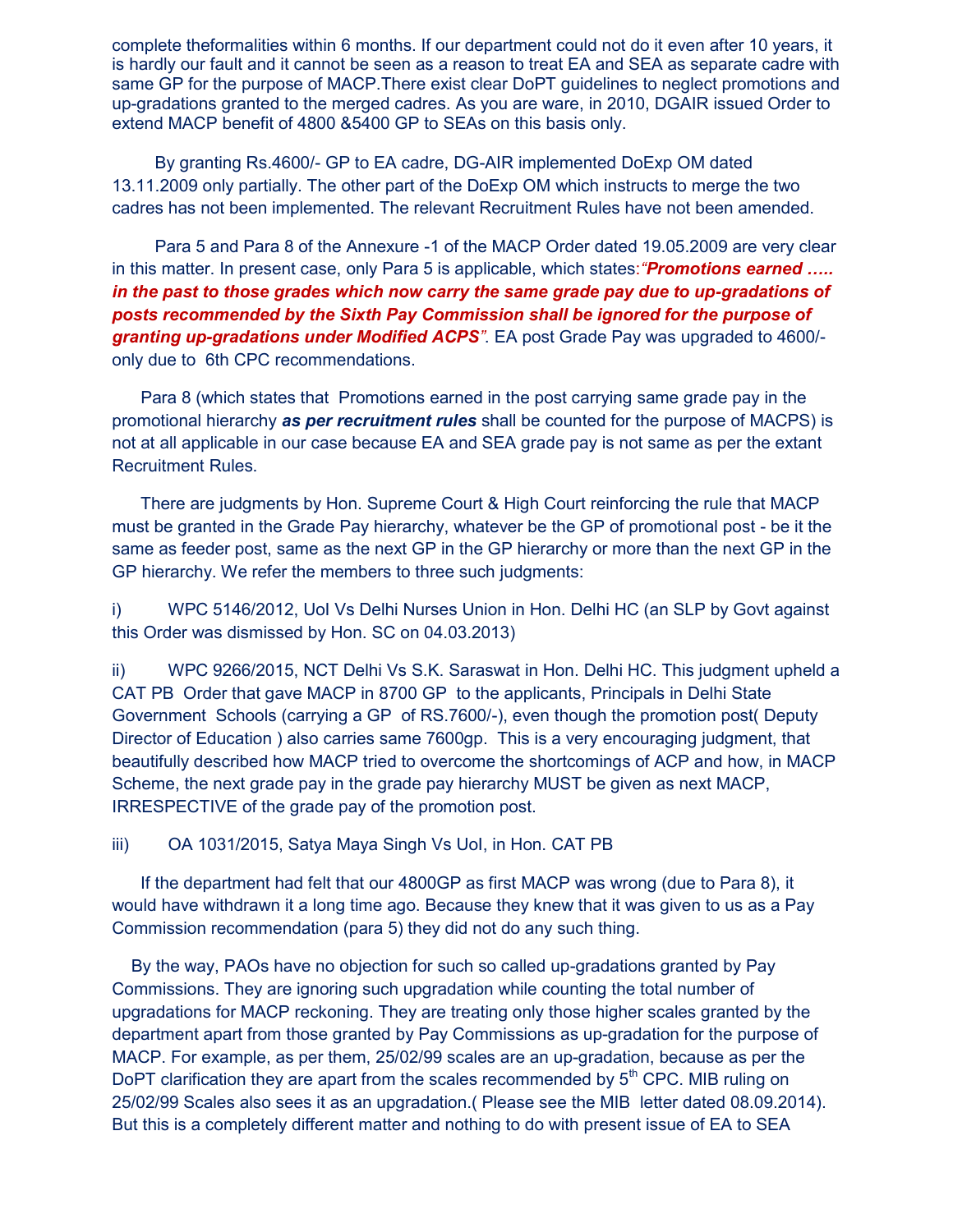promotions. As per this MIB ruling, Pay scales granted as per MIB order dated 25/02/99 is an up-gradation for MACP.

#### **PART -2**

 *We wish to inform our SEA members that this merger is in their interest.* Because due to the implementation of DoEXP OM dated 13.11.2009, which is a part of the Sixth CPC recommendations, EA cadre was granted 4600 GP, which is the Grade Pay of SEA cadre. As remarked in Part-1 above, the same CPC also recommended that in case a post exists in 7450 Pays Scale, this 6500 post should be merged in that post. Otherwise, an anomaly would arise: prior promotes would be at a disadvantage while considering future benefits. Hence, it is essential that previous promotion should be ignored. THE MOST PUCCA WAY FOR IGNORING SUCH PAST PROMOTIONS IS MERGER.

 SEA members may please note that your post would NOT be devalued or degraded by this merger. YOUR SENIORITY WILL BE INTACT. It is EA post which is being merged into SEA post, not vice-versa.

 Now we come to the part of AE post. As per existing rules, only an SEA (with total 8 years service in the grade of SEA and EA combined, as on 1st January of the year in which the exam is held) can write LDCE exam for AE post.

 This Rule shall have to be modified as and when EA-SEA merger happens, because after such merger, there will not be either SEA or EA post. Instead, a post with a new name (like "Broadcast Engineer"), comprising all SEAs and EAs would come into existence. Accordingly, the AE promotion Rule must be modified reflecting this new reality. In this way, even present EAs can also become eligible to write LDCE for future posts.

 But what is the coming – into – effect date of such modified Rules?. A study of the DoPT Rules and guidelines, established practice in different departments, as well as numerous court judgments indicates that normally such Rules come into effect prospectively - from the date they are notified in Gazette -because such Rules are statutory in nature. Thus, only those vacancies arising after this notification date would be governed by these new rules. Earlier vacancies (that had arisen before notification date) must be governed by old Recruitment Rules only.

Why so? Because, Recruitment/promotion/any such benefits granted according to a new rule should not adversely affect a person who had already got such a benefit as per old Rule, prior to this amendment. If a modified Rule comes into effect with an old (retrospective) date, then it might adversely affect those persons who got benefit as per old rules in the past.

That is why Recruitment Rules amendments and mergers are normally given effect from date of notification in Gazatte.

But for benefits like MACP, all previous promotions will be ignored, Please note that PAOs are checking only one thing: whether the retiree had taken Both  $FR22(1)(a)(1)$  benefit while accepting SEA promotion and later taken MACP ignoring that FR22? If so, they are withdrawing one MACP. Thus, this is having a negative effect on those who got SEA promotion prior to 01.01.2006.

 What is the remedy for this? One remedy is merger, as informed earlier. However, because it is likely to come into effect only with a prospective date, what about those who already retired?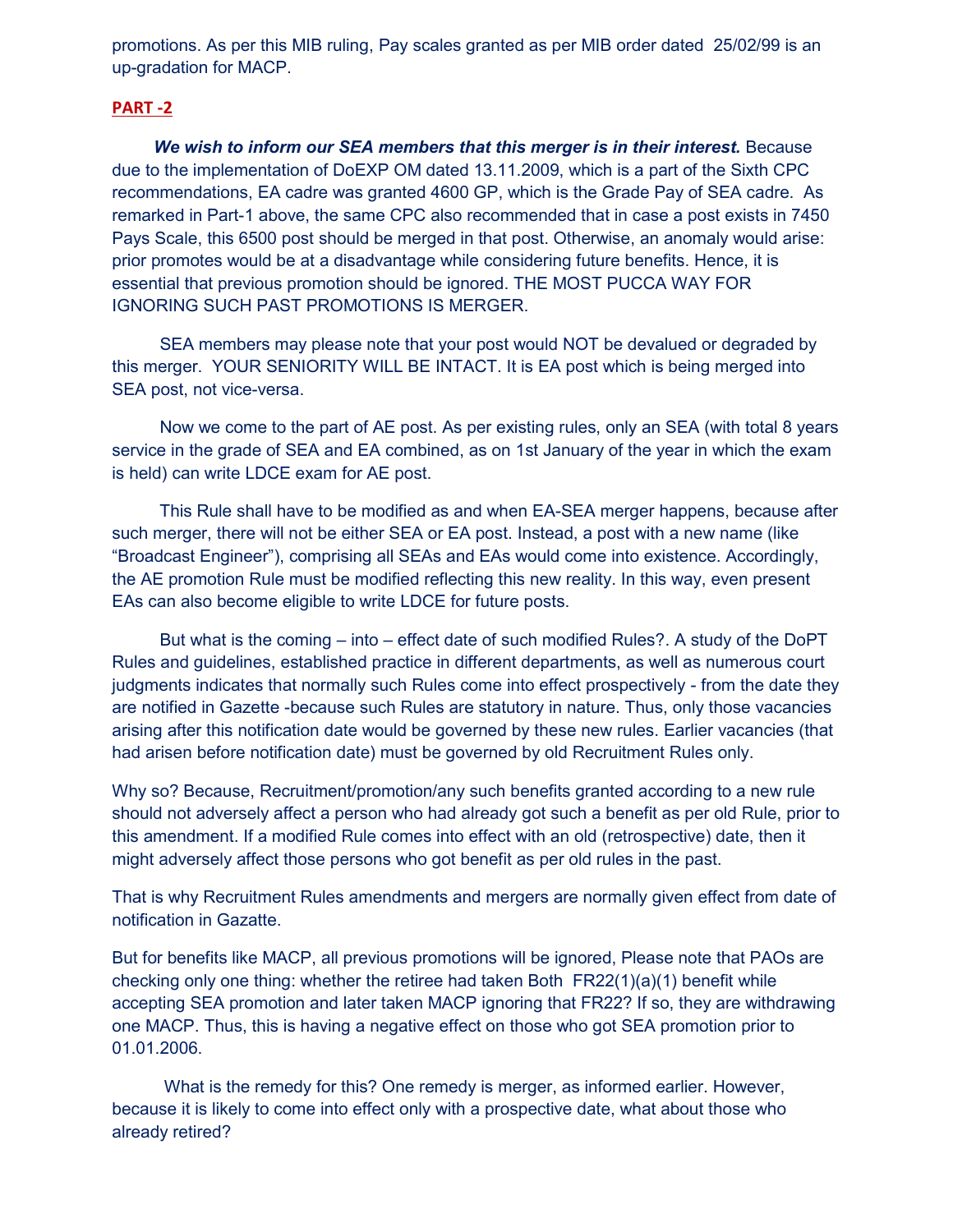ARTEE is trying to convince the PAOs to ignore such earlier promotions by highlighting Paragraph 5 of MACP Order. For example, our South Zone Office-bearers have approached both AIR & DDK PAOs and presented them with relevant documents. We are hoping for a positive result in this endeavour.

 Apart from this, ARTEE's OA 2479/2015 in this matter has been disposed off in terms of Hon. CAT's Orders in OA 1118/2015, where Hon. CAT clearly instructed the govt to restore the two withdrawn MACP benefits to the applicant, Smt ShyamaliBiswas (in Rs. 4800 & 5400 GP). Unfortunately the government challenged this decision in Hon. High Court, where it is presently pending.

 After 01.01.2006 (last SEA promotion Order was issued in 2009 and their pay fixation was done in 2010), FR 22(1)(a)(1) benefits were not given because both posts were carrying same Rs.4600 GP by virtue of 6th CPC recommendations.

 Hence, we repeat that MERGER IS IN THE INTEREST OF SEA CADRE. SEAs ARE NEITHER DEVALUED NOR DEGRADED BY MERGER. ON THE CONTRARY, MERGER ENSURES THAT THEIR MACP BENEFITS WOULD BE INTACT.

#### **Part-3**

 Latest Developments: In December 2018, Sh. Ashwani Dagar and others (supported by AADEE,) filed OA 4703/2018 in Hon.CAT Delhi, seeking stay on EA to SEA promotion. Their contention was that promotion would reduce their Grade Pay. On 28.12.2018, Hon. CAT had granted stay. But this stay was vacated on 13th February, on grounds of non-maintainability. (The Hon. CAT said that of the 9 applicants, only the three EAs have cause for filing the OA. The other 6 have no cause tobeaggrievedbytheproposedpromotions).

The subordinate engineering fraternity is extremely disturbed by two aspects of this OA.

 The first aspect is that, instead of seeking protection to themselves, they sought to block the entire promotion exercise, thus depriving all the aspiring EAs and below cadres a chance for career progression. The eligible EAs have lost one full year because of thisOA. These people are trying to defend themselves by stating that it is only money that matters, and those who seek career progression or promotion are fools!

 *The second most disturbing aspect is their attempt to justify the presence of Techs, Sr Techs etc as applicants in the OA by stating that all are having same Grade*  **Pay.** Please read the following extract from the Hon. CAT judgment:

 *"The contention of the applicants that the posts of Technicians and Sr. Technicians are having the same Grade Pay as that of Engineering Assistants as well as Sr. Engineering Assistants and that the post of Assistant Engineer is a promotional post from the post of Sr. Engineering Assistant, and hence the single OA is maintainable, cannot be accepted..."*

 In simple words, AADEE is claiming that *all the four cadres, namely Tech, Sr Tech,*  **EA and SEA all are having same Grade Pay of RS.4200/-!** This is totally untrue. It is most dangerous thinking and against the interest of all employees. As of today, both Technicians and Sr.Technicians are having GP of 4200/-. DG-AIR says that it is not upgraded scale. But Ministry is mum on the matter. On the other hand, EA and SEA are having a GP of Rs. 4600/-, whose status is again under dispute (As per Ministry's Letter dated 08.09.2014, the scales granted as per MIB order dated 25/02/99, must be considered as one up-gradation). But as per AADEE's argument all four cadres are having same Grade Pay. *The only conclusion that can be drawn*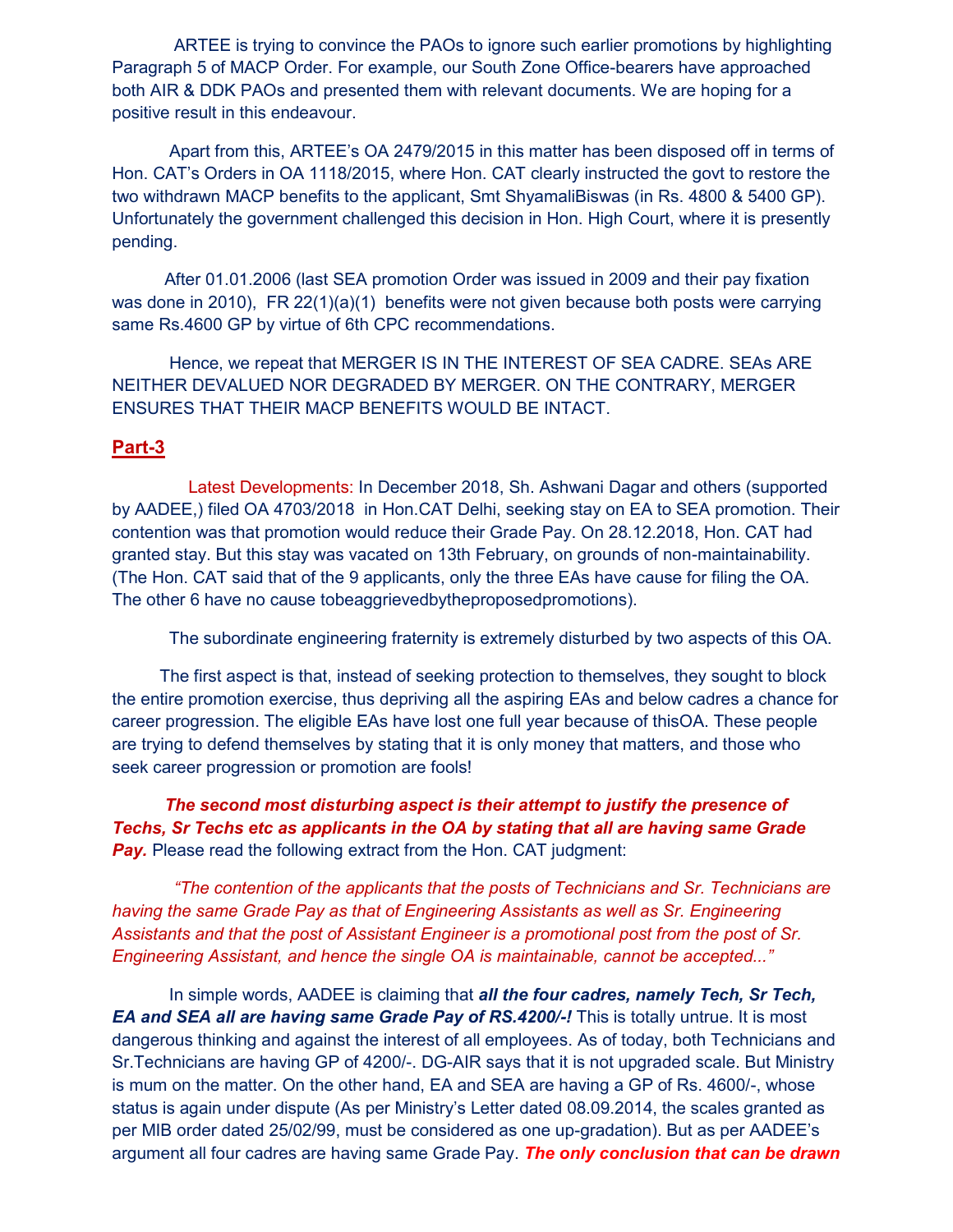#### *from this preposterous stand is that AADEE is bent on merging EA and SEA posts in 4200 GP. If this is indeed so, then it would be the greatest disservice that they can do to both SEAs and EAs.*

 Anyway, after this dismissal, Sh. Dagar filed WPC 1653/2019 in Hon. High Court Delhi. Hon. HC declined to grant stay on SEA promotions. Petitioners could not convince the Hon. Judge that these promotions would adversely affect them.

 The Hon. Judge observed*: "...we are prima facie of the view that even applicant Nos. 1 to 3 – who are petitioner Nos. 1 to 3 before us, MAY NOT HAVE HAD A VALID GRIEVANCE to oppose the proposed promotions from the post of Engineering Assistant to Senior Engineering Assistant..."* 

 The Hon. Judge further stated: "*Petitioners submitted that the proposed promotions from the post of Engineering Assistants to Senior Engineering Assistants, if made, would have the effect of reducing the Grade Pay of the promotees".* 

 The Hon. Judge did not accept this contention, stating that :*"Prima facie, it appears to us that this cannot be the result, since it would be opposed to the well settled principles of service jurisprudence – that upon promotion the promotee's pay cannot be reduced..."*

 As mentioned earlier, from the beginning we have been pointing out that the publicly expressed fears of AADEE leadership regarding reduction of Grade Pay are totally baseless. The differences between Para 5 and Para 8 of the MACP Order have been repeatedly explained.

 It is sad that a leadership which was at the helm of affairs for last two decades cannot interpret simple rules. They seem to be completely unaware (or feigning ignorance for reasons best known to them) about the difference between Grade Pay of Post and Grade Pay earned by an employee due to stagnation. The great tragedy is that innocent people are suffering from their misadventures.

 The Hon. Judge also observed: *" ...merely because there is a proposal to merge the posts of Engineering Assistants and Senior Engineering Assistants that, by itself, cannot be a reason to withhold the promotion process since the respondent authorities are bound to act in terms of the existing Recruitment Rules which have statutory force..."*

 In Sunny Joseph case which allowed SEA to AE promotions, the Honbl CAT Ernakulam had observed that; *" The new recruitment rules as and when notified will have prospective and not retrospective effect. The vacancies occurring prior to amendment of recruitment rules, which were delayed for whatever reason, will have to be filled by examination and DPC as per recruitment rules in existence on the date of occurrence of vacancies..."*

 As you are aware, there is a continuous hate propaganda against ARTEE and it's leaders on this issue. Through this Report, we wish to inform our members about the actual Rule position, so that awell informed decision can be made.

 EA-SEA merger in Rs.4600 GP (as stipulated by 6th CPC) should have been completed in 2011 itself. Unfortunately, because at that time post-1999 EAs were still in 5000/ scale, this could not take place as it might have adversely affected post-1999 EAs.

**ARTEE IS COMMITTED FOR MERGER IN 4600 GP, AS STIPULATED BY SIXTH CPC**.